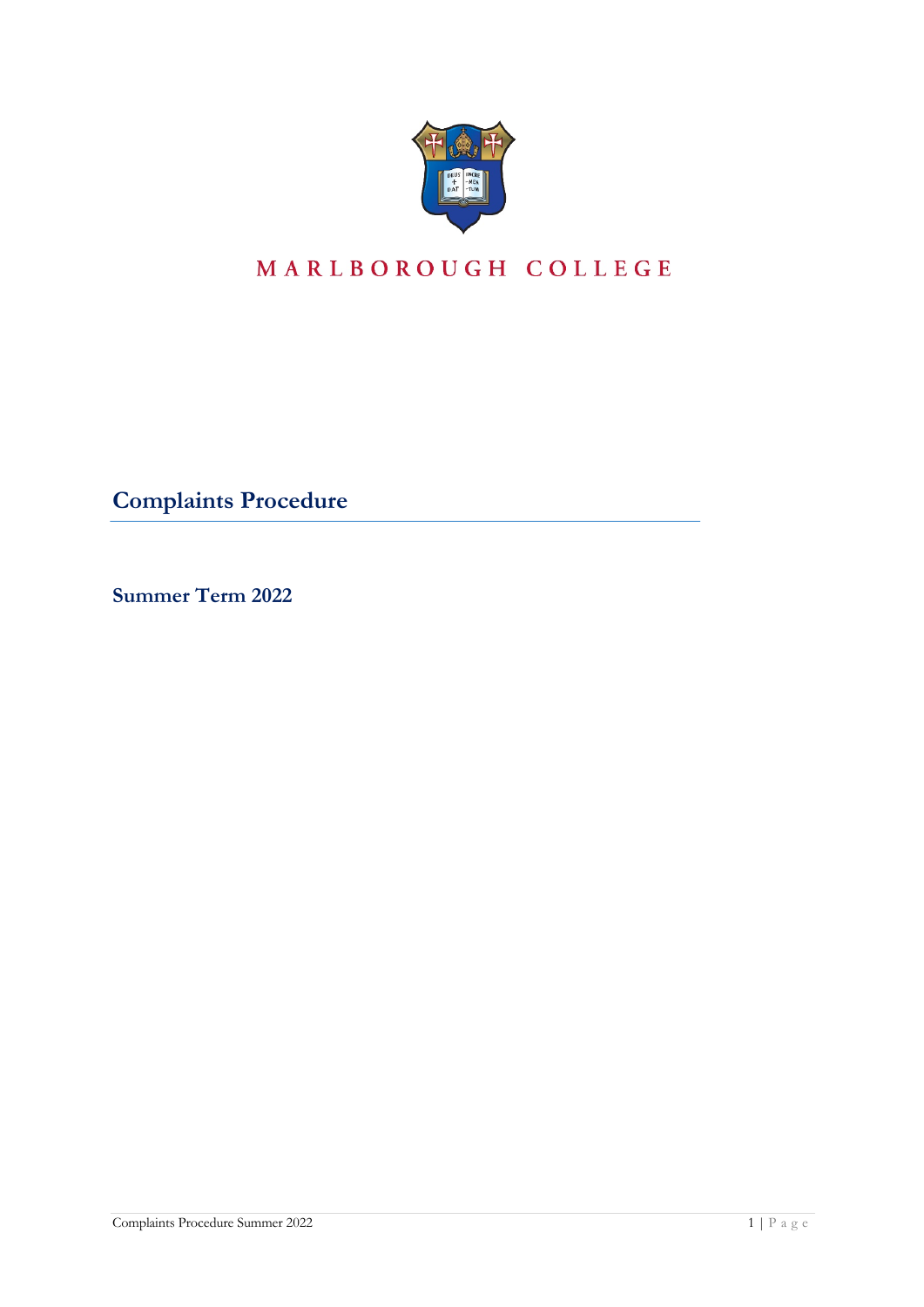

# MARLBOROUGH COLLEGE

## Contents

| $1.$ $\sim$ |  |  |
|-------------|--|--|
| 2.          |  |  |
| 3.          |  |  |
| 4.          |  |  |
|             |  |  |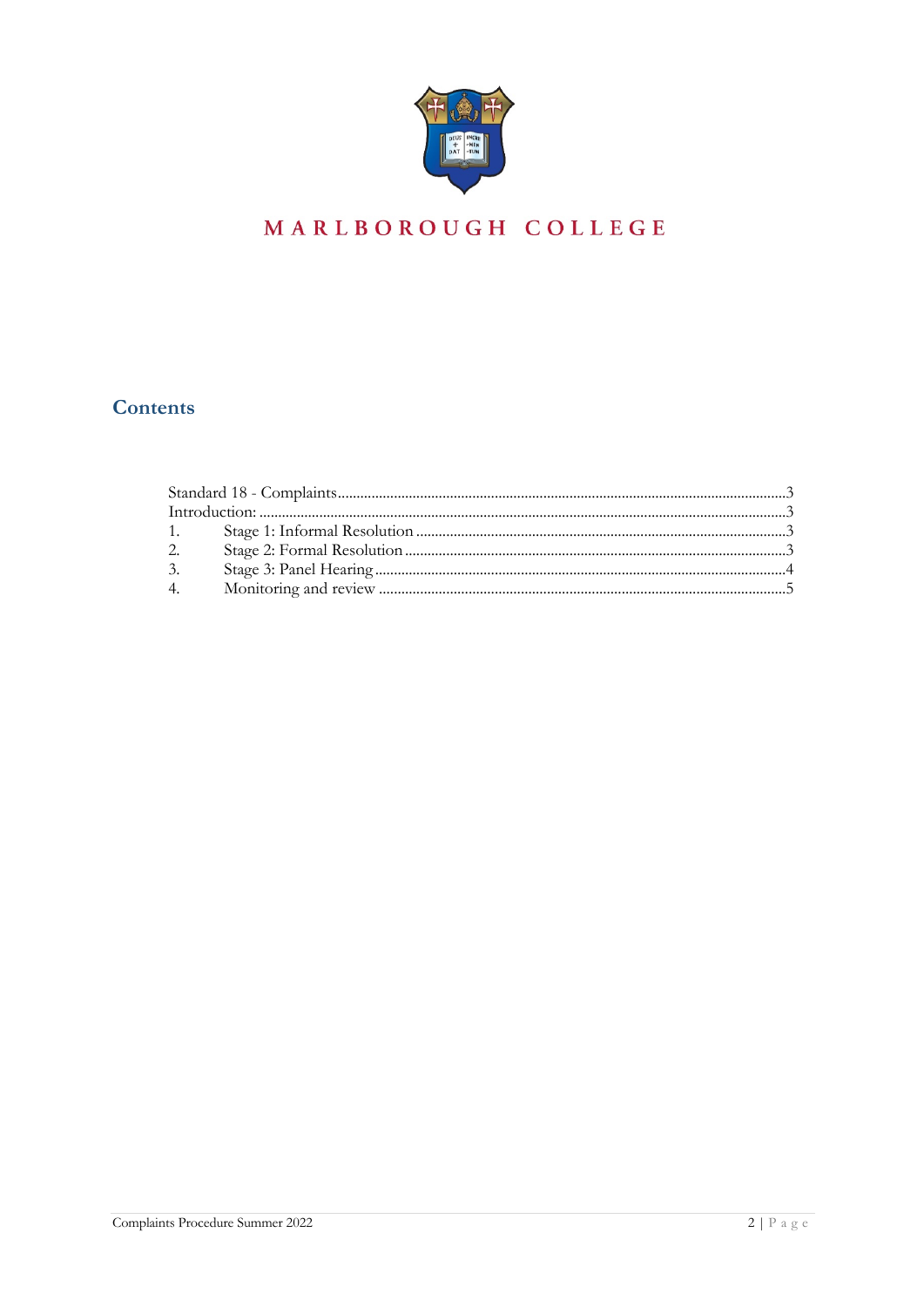#### **Standard 18 - Complaints**

The College has, and follows, an appropriate policy on responding to complaints that is compliant with the relevant regulatory standards.

This procedure addresses The Education (Independent School Standards) Regulations(including updates from September 2020), Part 6, paragraph 32, (3)(f) - Provision of information and Part 7, paragraph 33 - Manner in which complaints are to be handled.

#### **Introduction:**

The College has long prided itself on the quality of the teaching and pastoral care provide to its pupils. However, if parents do have a complaint, they can expect to be treated by the College in accordance with this Procedure.

#### **1. Stage 1: Informal Resolution**

- 1.1 It is hoped that most complaints and concerns will be resolved quickly and informally.
- 1.2 If parents have a complaint, they should normally contact their son's/daughter's Housemaster or Housemistress (HM). In many cases, the matter will be resolved straightaway by this means to the parents' satisfaction. If the HM cannot resolve the matter alone, it may be necessary for him/her to consult a Head of Department, a member of the College's Senior Management Team or the Master.
- 1.3 Complaints made directly to a Head of Department, a member of the College's Senior Management Team or the Master will usually be referred to the relevant HM unless the Head of Department, Member of the College's Management Team or the Master deems it appropriate for him/her to deal with the matter personally.
- 1.4 The HM will make a written record of all concerns and complaints and the date on which they were received. Should the matter not be resolved within 14 days, or in the event that the HM and the parent fail to reach a satisfactory resolution, then parents will be advised to proceed with their complaint in accordance with Stage 2 of this Procedure.

#### **2. Stage 2: Formal Resolution**

- 2.1 If the complaint cannot be resolved on an informal basis, then the parents should put their complaint in writing to the Master. The Master will decide, after considering the complaint, the appropriate course of action to take.
- 2.2 In most cases the Master will speak to the parents concerned, normally within 7 days of receiving the complaint, to discuss the matter. If possible, a resolution will be reached at this stage.
- 2.3 It may be necessary for the Master to carry out further investigations.
- 2.4 The Master will keep written records of all meetings and interviews held in relation to the complaint.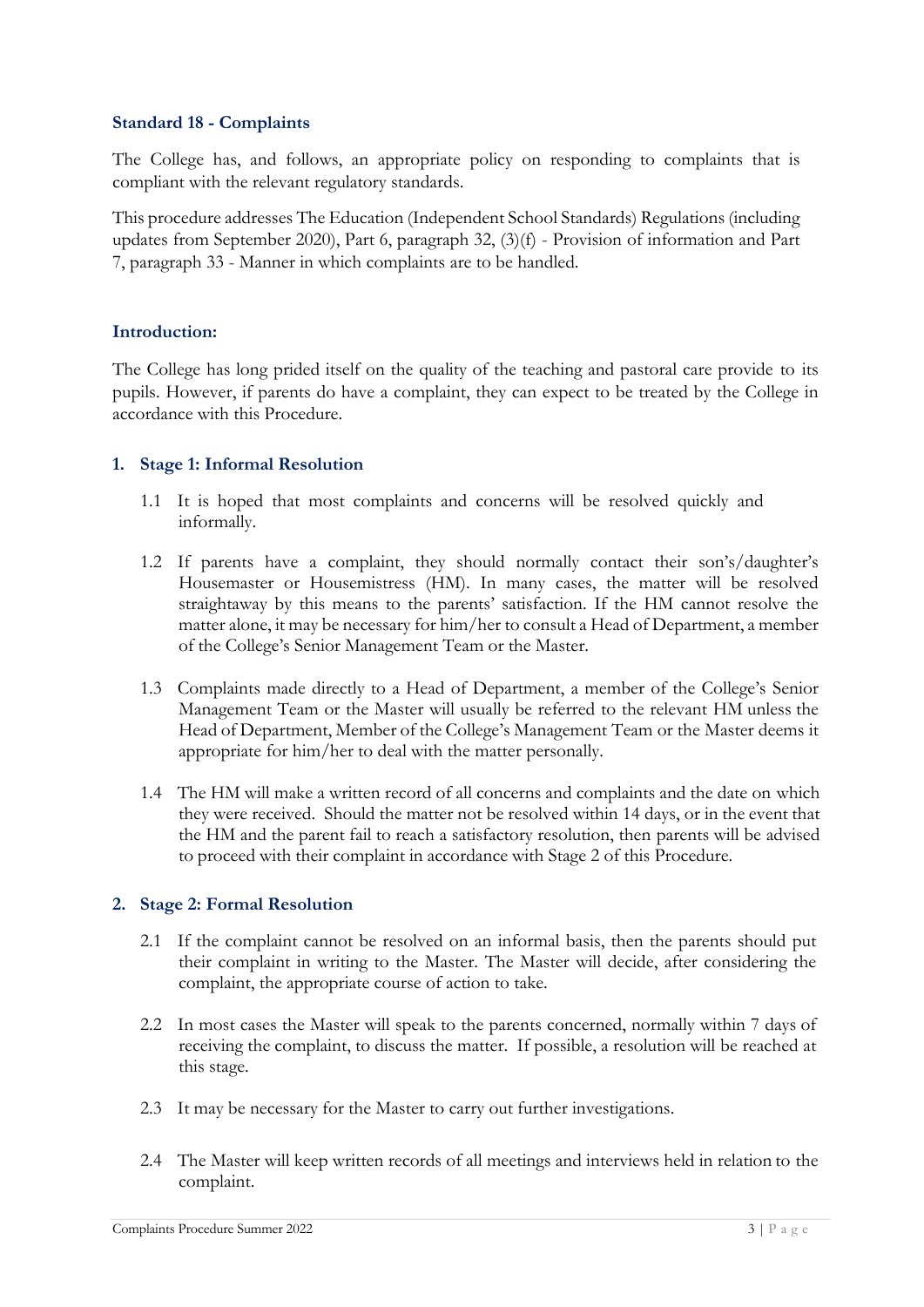- 2.5 Once the Master is satisfied that, so far as is practicable, all of the relevant facts have been established, a decision or conclusion will be made and parents will be informed of this decision or conclusion in writing. The Master will also give reasons for her decision or conclusion.
- 2.6 At this stage, parents should indicate either that the complaint has been resolved or investigated to their satisfaction, or, if still not satisfied with the decision or conclusion, that they wish to proceed to Stage 3 of this procedure.
- 2.7 Parents should indicate their response to the Master's decision or conclusion, in writing, within 7 days of receipt.

### **3. Stage 3: Panel Hearing**

- 3.1 If parents seek to invoke Stage 3 (following a failure to reach an earlier resolution), they should do so within 7 days of receiving a Stage 2 response. They will then be referred to the Clerk to the Council (The Convenor) who has been appointed by the Council to call hearings of the Complaints Panel.
- 3.2 The matter will then be referred to the Complaints Panel for consideration. The Panel will consist of at least three persons not directly involved in the matters detailed in the complaint, one of whom shall be independent of the management and running of the College. Each of the Panel members shall be appointed by the Chairman of Council. The Convenor, on behalf of the Panel, will then acknowledge the complaint and schedule a hearing to take place as soon as practicable and normally within 14 days.
- 3.3 If the Panel deems it necessary, it may require that further particulars of the complaint or any related matter be supplied in advance of the hearing. Copies of such particulars shall be supplied to all parties not later than 7 days prior to the hearing.
- 3.4 The parents may be accompanied to the hearing by one other person. This may be a relative, teacher or friend. Legal representation will not normally be appropriate.
- 3.5 If possible, the Panel will resolve the parents' complaint immediately without the need for further investigation.
- 3.6 Where further investigation is required, the Panel will decide how it should be carried out. After due consideration of all facts they consider relevant, the Panel will reach a decision and may make recommendations, which it shall complete within 7 days of the hearing. The Panel will write to the parents informing them of its decision and the reasons for it. The decision of the Panel will be final. The Panel's findings and, if any, recommendations will be sent in writing to the parents, the Master, Council and, where relevant, the person complained of. A copy of the Panel's findings and recommendations will also be available in the Master's Office for inspection by Council.

A written record of complaints made under the formal part of the procedure (i.e. Stages 2 and 3) will be kept, indicating whether they are resolved at Stage 2 or proceed to a Panel, and the action taken by the College as a result of the complaint (whether or not it is upheld). Such records will be retained for a minimum of seven years, or longer if there is a safeguarding angle to the complaint.